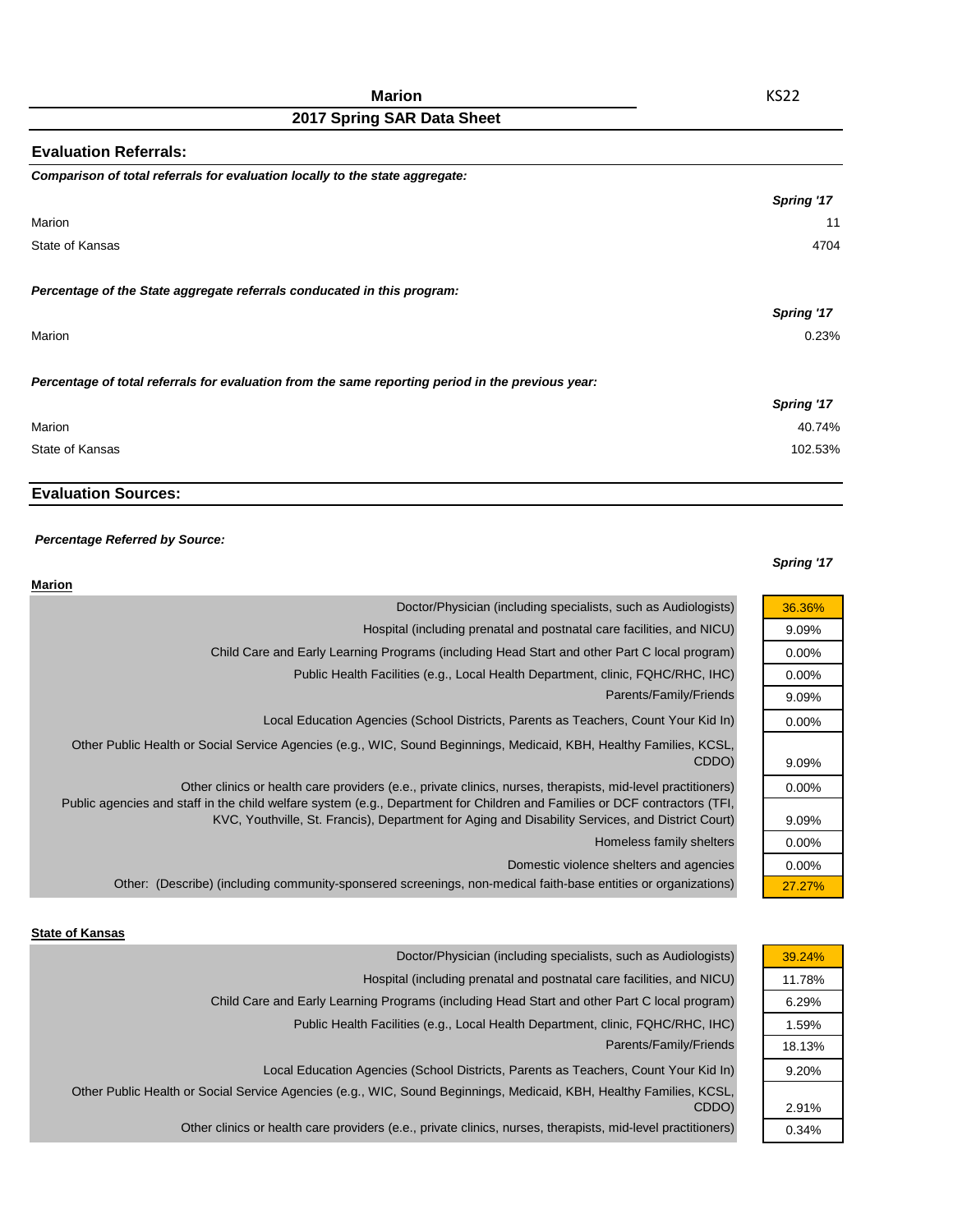| KVC, Youthville, St. Francis), Department for Aging and Disability Services, and District Court)               | 7.99%            |
|----------------------------------------------------------------------------------------------------------------|------------------|
| Homeless family shelters                                                                                       | 0.02%            |
| Domestic violence shelters and agencies                                                                        | 0.00%            |
| Other: (Describe) (including community-sponsered screenings, non-medical faith-base entities or organizations) | 2.49%            |
| Total referred but not evaluated:                                                                              |                  |
|                                                                                                                | Spring '17       |
| Marion                                                                                                         |                  |
| State of Kansas                                                                                                | 1583             |
| Percentage of referrals that were not evaluated:                                                               |                  |
|                                                                                                                | Spring '17       |
| Marion<br>State of Kansas                                                                                      | 36.36%<br>33.65% |
|                                                                                                                |                  |
| Percentage of reasons for not completing evaluations:                                                          |                  |
|                                                                                                                | Spring '17       |
| Marion                                                                                                         |                  |
|                                                                                                                |                  |
| <b>Family Declined</b>                                                                                         | 50.00%           |
| Moved                                                                                                          | 0.00%            |
| <b>Could Not</b>                                                                                               |                  |
| Locate Family                                                                                                  | 0.00%            |
| In Process                                                                                                     | 50.00%           |
| Other                                                                                                          | 0.00%            |
|                                                                                                                |                  |
| State of Kansas                                                                                                |                  |
| <b>Family Declined</b>                                                                                         | 24.64%           |
| Moved                                                                                                          | 3.60%            |
| <b>Could Not</b>                                                                                               |                  |
| Locate Family                                                                                                  | 22.17%           |
| In Process                                                                                                     | 49.59%           |
| Other                                                                                                          | 0.00%            |

**Timelines:**

| Percentage of referrals not meeting seven-day timeline:       |            |
|---------------------------------------------------------------|------------|
|                                                               | Spring '17 |
| Marion                                                        | $0.00\%$   |
| State of Kansas                                               | $0.00\%$   |
|                                                               |            |
| Percentage of IFSPs not developed within the 45-day timeline: |            |
|                                                               | Spring '17 |
| Marion                                                        | $0.00\%$   |
| State of Kansas                                               | 19.17%     |
|                                                               |            |
| Local Program Proportionate Size Comparison:                  |            |

| <b>Six-Month Cumulative Count</b> |            |
|-----------------------------------|------------|
|                                   | Spring '17 |
| Marion                            | 11         |
| State of Kansas                   | 7314       |